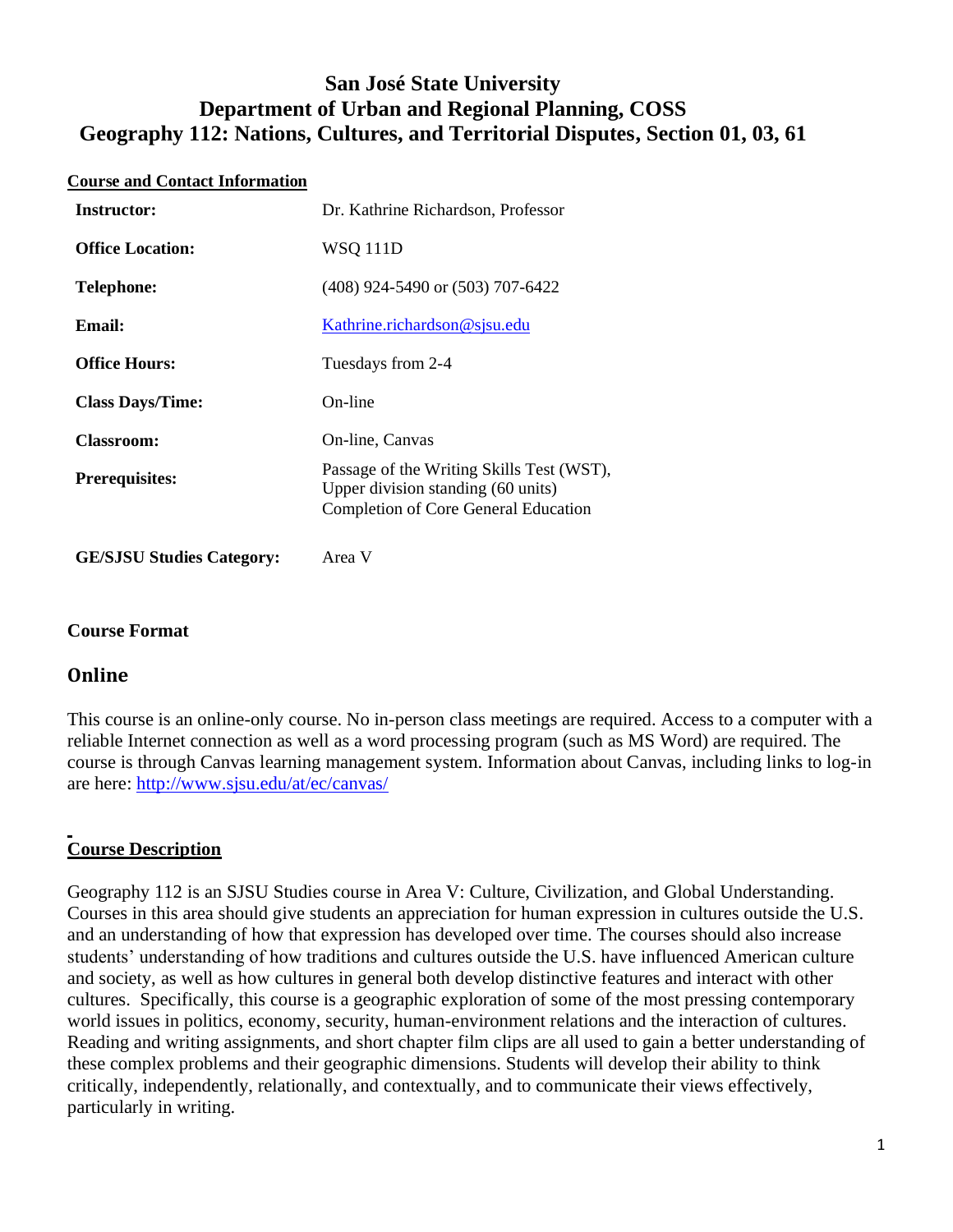# **Learning Outcomes - Upon successful completion of this course, students will be able to:**

**LO1** Compare systematically the ideas, values, images, cultural artifacts, economic structures, technological developments, and/or attitudes of people from more than one culture outside the U.S. (First, second, third, and fourth Journal responses, and chapter quizzes)

**LO2** Identify the historic context of ideas and cultural traditions outside the U.S., and how they have influenced American culture. (First, second, third, and fourth Journal responses, and chapter quizzes)

**LO3** Explain how a culture outside the U.S. has changed in response to internal and external pressure. (First, second, third, and fourth Journal responses, and chapter quizzes).

# **Required Text:**

**Payne, R. (2017)** *Global Issues: Politics, Economics, and Culture***. 5th Edition. Pearson.** 

# **ISBN: 9780134625454**

# **Must purchase Revel Access via Pearson (our book publisher) via our class Canvas website.**

# **Prerequisites and Requirements**

- Passage of the Writing Skills Test (WST)
- Upper Division Standing (60 units)
- Completion of Core General Education
- You are responsible for understanding the politics and procedures about add/drops, academic renewal, withdrawal, etc. found at:

http://www.sjsu.edu/studentconduct/docs/Student%20Conduct%20Code%202013.pdf

**Writing:** The minimum writing requirement for this course is 3000 words in a language and style appropriate to the discipline. Writing will be assessed for clarity, accuracy and conciseness as well as content. The writing requirement will be met through each Chapter's Journal responses and the Course Reflection's Essay. (See below for more details.)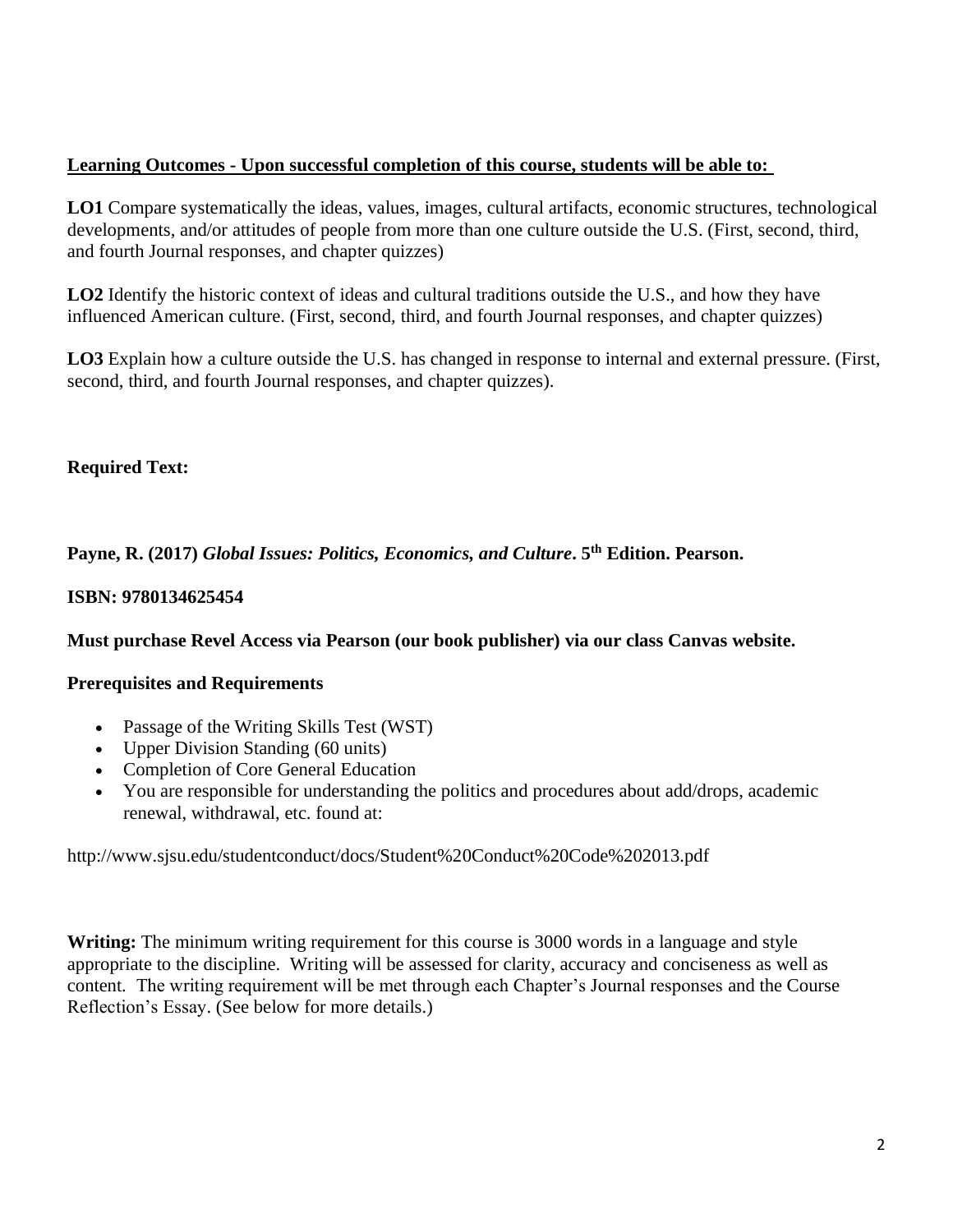# **Course Requirements:**

**Chapter Quizzes [60%]:** At the end of every Chapter, there is a 15 question multiple choice quiz. The quizzes are open Etext, so feel free to consult the text for your answers. You will have three chances for every answer with your second answer being worth only .75 points and your possibly third answer being work only .5 points. Thus, please remember that for every time that you try to answer the question after your first attempt, you will not receive full points.

**Chapter "Journal" Responses [30%]:** For every chapter that we cover, there are "Journal" responses sprinkled throughout the text (anywhere between 5-12 per chapter). Thus, you will be required to respond to **EACH** of these responses with **at least** three to four well written sentences, which demonstrate that you have read the material and thought deeply about it. You will receive a total of one points per response if you respond intelligently to each of these "Journal" prompts. (Make sure you read your response out loud to yourself and spellcheck it before submitting it.:)

**Course Reflections Paper [10%]:** There is a final paper required for this course – a short essay (about 2-3 pages) based on your learning and understanding of a select current world issue as a result of this class (and other relevant outside experiences). Per our Canvas Course site, you will have a choice of writing on ONE of the two designated topic areas, which include the following: 1. Human Rights in a Global Context; or, 2. The Struggle for Global Supremacy. The final paper/exam is worth 10 points or 10% of your final grade. More details on this assignment are available via our Canvas course site. Please note: Ignore the 20-point allocation on our course web site for this assignment. I mark your paper, and I will override the course online points when we get to that point in the term.

| <b>Assignments</b>              | Points (% of Total)                    |
|---------------------------------|----------------------------------------|
| Quizzes $(4)$                   | 15 points each (60% total)             |
| Chapter "Journal" Responses (4) | 1 point each for 30 points total (30%) |
| <b>Course Reflections Paper</b> | 10 points $(10\%)$                     |

Total 100 (100%)

# **Final Examination or Evaluation**

**The final exam (Chapter 4 Quiz) will be available online on July 1 and based on course materials from Chapter 4 of the required online text.**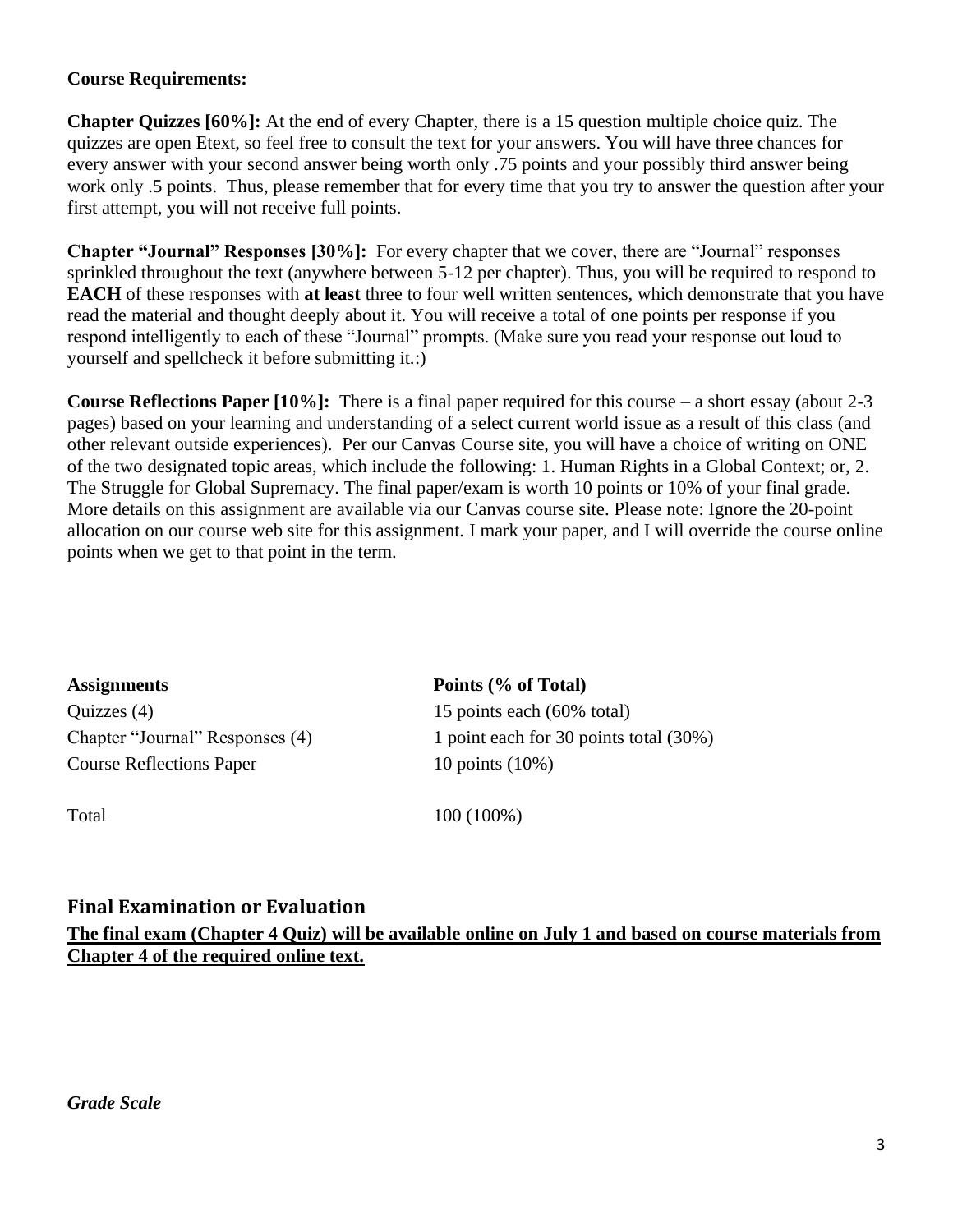| <b>Percent</b> | <b>Letter Grade</b> | <b>Percent</b> | <b>Letter Grade</b>         |
|----------------|---------------------|----------------|-----------------------------|
| 95-100         | А                   | 77-79          | $C+$                        |
| 90-94          | $A -$               | 74-76          | $\mathcal{C}_{\mathcal{C}}$ |
| 87-89          | $B+$                | 70-73          | $C_{\tau}$                  |
| 84-86          | B                   | $60 - 69$      | Ð                           |
| 80-83          | B-                  | $<$ 60         | F                           |

Consent for Recording of Class and Public Sharing of Instructor Material: Common courtesy and professional behavior dictate that you notify someone when you are recording him/her. You must obtain the instructor's permission (namely me) to make audio or video recordings in this class. Such permission allows the recordings to be used for your private, study purposes only. The recordings are the intellectual property of the instructor; you have not been given any rights to reproduce or distribute the material.

**Grading Policies:** A strong performance in all areas of assessment is necessary to achieve the highest grade in this course. **Please remember that this course must be passed with a C or better as a CSU graduation requirement.**

Please remember that success in this course is based on the expectation that students will spend, for each unit of credit, a minimum of 45 hours over the length of the course (normally three hours per unit per week) for instruction, preparation/studying, or course related activities, including but not limited to internships, labs, and clinical practica.

Other course structures will have equivalent workload expectations as described in the syllabus.

For more information see: [University Syllabus Policy S16-9](http://www.sjsu.edu/senate/docs/S16-9.pdf) at http://www.sjsu.edu/senate/docs/S16-9.pdf.

Office of Graduate and Undergraduate Programs' [Syllabus Information web page](http://www.sjsu.edu/gup/syllabusinfo/) at http://www.sjsu.edu/gup/syllabusinfo/

# **University Policies (Required)**

Per University Policy S16-9, university-wide policy information relevant to all courses, such as academic integrity, accommodations, etc. will be available on Office of Graduate and Undergraduate Programs' [Syllabus Information web page](http://www.sjsu.edu/gup/syllabusinfo/) at http://www.sjsu.edu/gup/syllabusinfo.